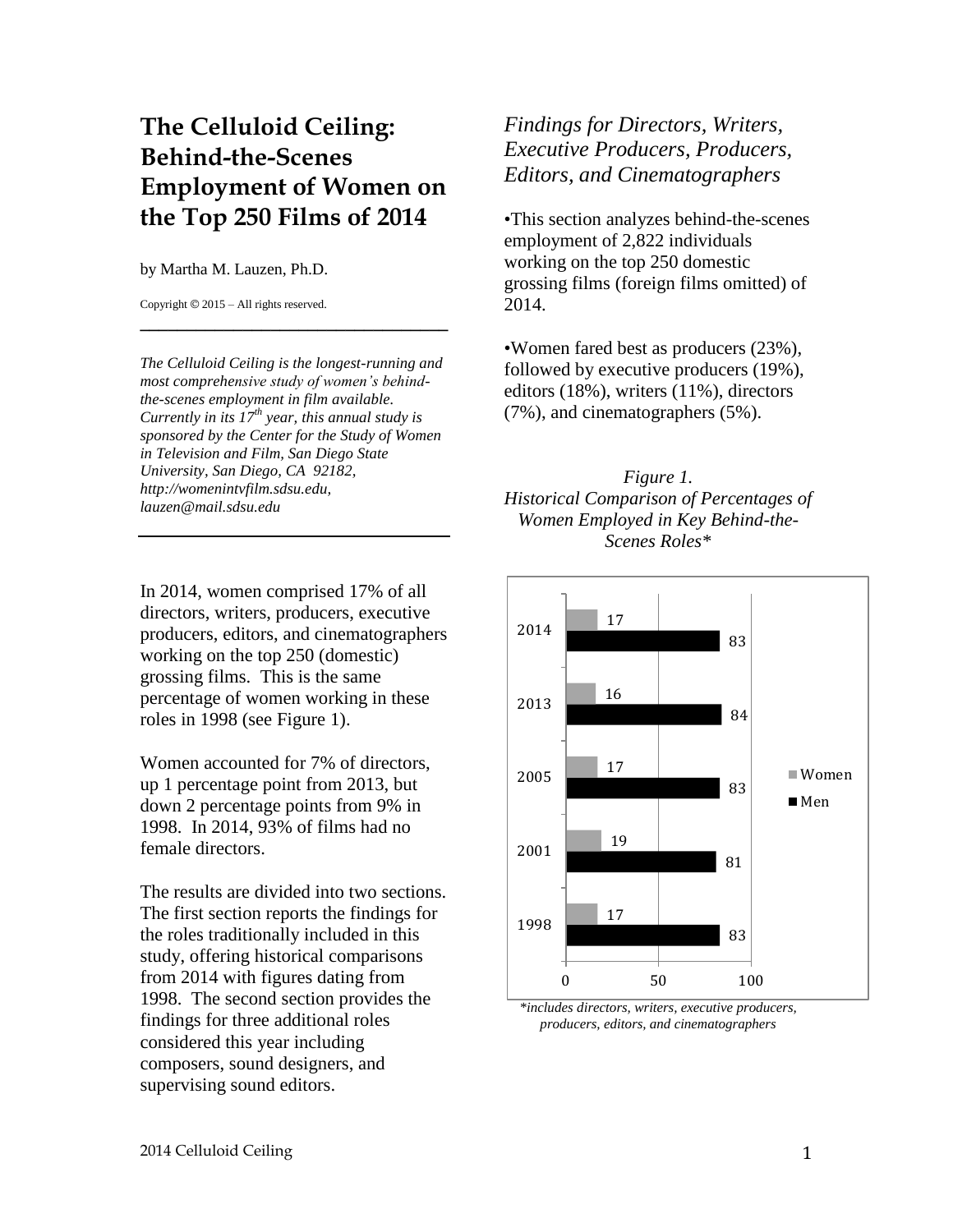$\cdot$ 38% of films employed 0 or 1 woman in the roles considered. 23% of films employed 2 women, 29% employed 3 to 5 women, 7% employed 6 to 9 women, and 3% employed 10 to 14 women. In contrast, no films employed 0 or 1 man in the roles considered, and 69% employed 10 to 27 men.

•A historical comparison of women's employment on the top 250 films in 2014 and 1998 reveals that the percentages of executive producers and cinematographers have increased. The percentages of women directors, writers, producers, and editors have declined (see Figure 2).

•A historical comparison of women's employment on the top 250 films in 2014 and 2013 reveals that the percentages of women directors, writers, executive producers, editors, and cinematographers have increased. The percentage of women producers has decreased.

•Women comprised 7% of all directors working on the top 250 films of 2014. This represents an increase of 1 percentage point from 2013 but a decline of 2 percentage points from 1998. Ninety-three percent (93%) of the films had no female directors.

•Women accounted for 11% of writers working on the top 250 films of 2014. This represents an increase of 1 percentage point from 2013 and a decrease of 2 percentage points from 1998. Seventy nine (79%) of the films had no female writers.

## *Figure 2. Historical Comparison of Percentages of Women Employed Behind the Scenes on Top 250 Films by Role*



•Women comprised 19% of all executive producers working on the top 250 films of 2014. This represents an increase of 4 percentage points from 2013 and an increase of 1 percentage point from 1998. Fifty six percent (56%) of the films had no female executive producers.